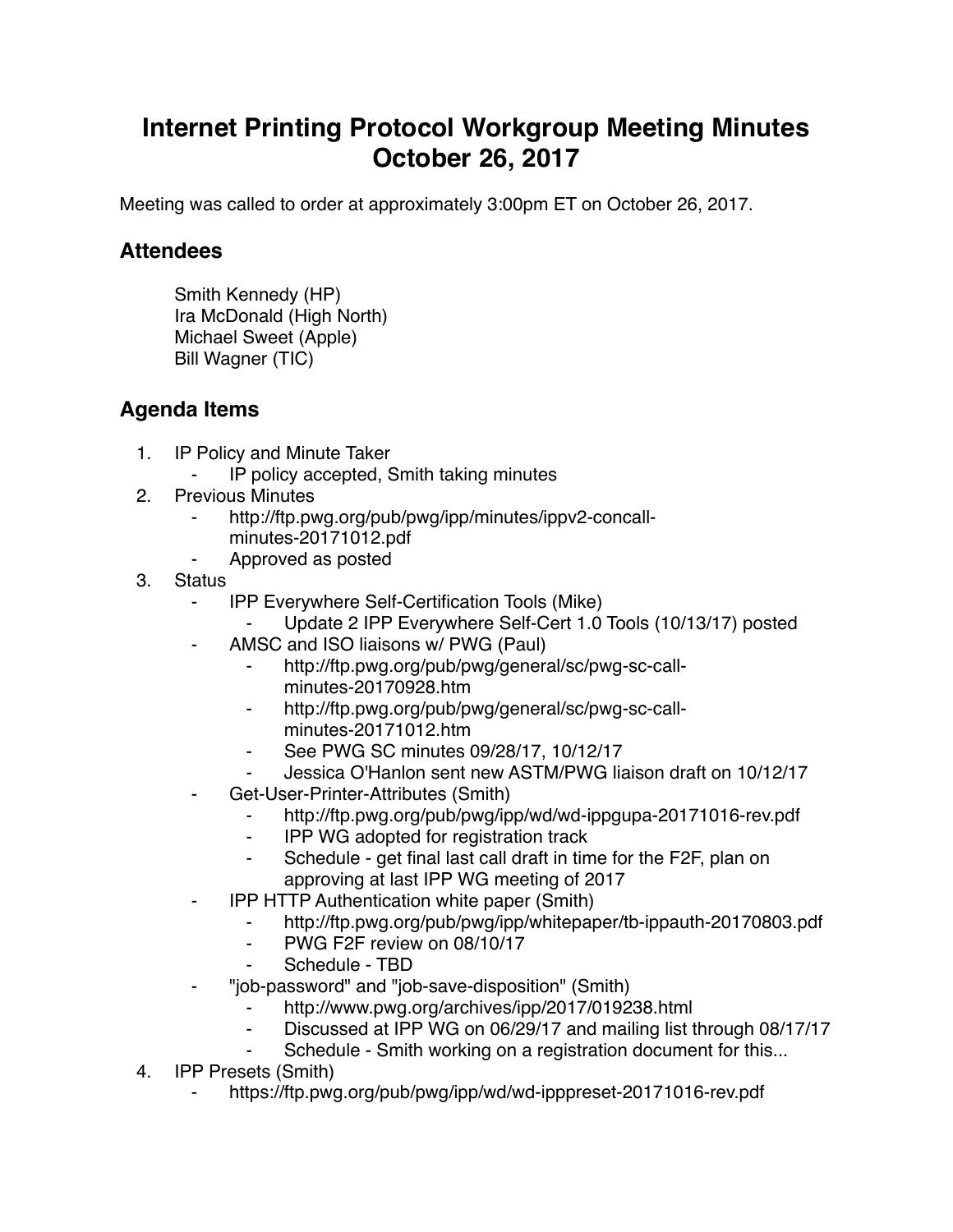- http://www.pwg.org/archives/ipp/2017/019364.html
- Canon proposal to modify IPP Presets
	- ⁃ "Non-IPP attributes"
		- Mike: No such thing
		- ⁃ Bill: Maybe it isn't something that is passed as a job template attribute?
		- Or is that something out-of-band not communicated to the Client?
		- Need clarification (Mike sent a followup to the IPP list requesting clarification)
	- What if changing one attribute in the preset invalidates the others?
		- That's why Client supplies all attributes so validate-job and/ or job creation can apply constraints
	- What if we just pass the preset-name in the request?
		- If the preset-name is used to apply different defaults, that changes semantics of existing operations and will require a full specification and not just a lightweight registration document
	- ⁃ How about just specifying that all member attributes (minus presetname) MUST be copied to the job creation request, so that they can pass vendor-specific attributes and values associated with the preset?
	- Verify that the points on slide 2 about the Client being responsible for copying all member attributes, including those it has no UI for, to the Job Creation request.
- Section 4.1.1:
	- Add normative statement that a Client MUST copy all member attributes (except preset-name) to the Job Creation Request, either with the values from the preset or alternate values as chosen by the User.
- Section 5.1:
	- ⁃ Add "When the Client submits the print job, it copies all preset member attributes to the Job Creation Request."
- Section 5.2:
	- ⁃ Line 245: Drop first sentence
	- Line 250: "A Trigger can only be applied ..." (can instead of should)
- Section 5.3:
	- ⁃ Drop: "The Client should just attempt the operation and see if it succeeds."
	- ⁃ Drop: "Adding additional attributes to indicate whether the Printer might accept or reject it before trying could be inaccurate due to race conditions, so none were defined." (or move elsewhere)
	- Line 267: "If the Printer rejects the operation, it returns a suitable ..."
- ⁃ Global: Look for lowercase should, must, require, etc. words, fix appropriately
- ⁃ IPP WG adopted for registration track